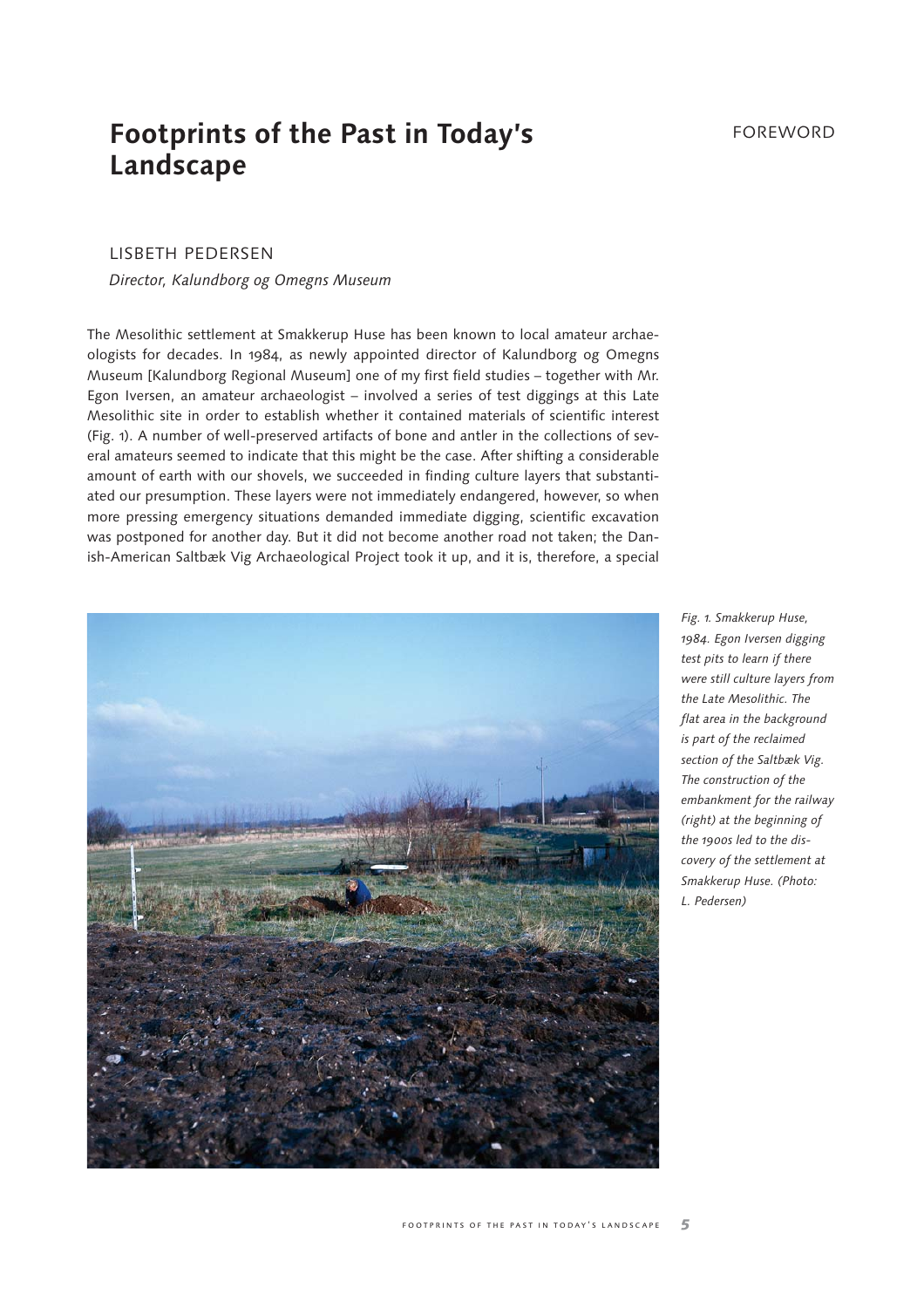pleasure for me to write a few words in connection with the publication of these results of the American expeditionary corp's efforts in the Kalundborg Region.

The Saltbæk Vig Archaeological Project is an investigation into settlement history, attempting to throw light upon issues related to the transition from the Mesolithic to the Neolithic in Southern Scandinavia. The basic concepts of the study were defined by T. Douglas Price and Gitte Gebauer from the University of Wisconsin, Anders Fischer, PhD, and myself from Kalundborg og Omegns Museum. Our co-operation has been going on for more than fifteen years and has resulted in extremely varied and occasionally quite unexpected examples of cultural exchange across the Atlantic (Stafford 1999, Pedersen 1999, Pedersen and Findal 2000). With the Kalundborg region as their bridgehead, a number of American students have become acquainted with Denmark. Likewise, Danish students have developed contacts with American research centers and made lifelong friends. Some have based research theses on analyses of materials from Smakkerup Huse as presented in this publication. All of the participants have had their fingers deep in the layers of sand and silt of the Saltbæk Vig.

The Saltbæk Vig Archaeological Project involved extensive field walking, the testing of numerous sites, and large-scale excavation. Many landowners generously opened their doors, their collections and their fields to the excavators – human as well as mechanical – to delve into the layers at Saltbæk. Throughout the years, the Museum staff, members of the Board, and amateur archeologists gave their hearts and hands, their energy and the fruits of their inventiveness, to the project. They let themselves be carried away every spring when another flock of migratory Americans landed and participated in the exercise of working together across cultural differences (Fig. 2).

I would like to direct my warmest thanks to all those, Americans as well as Danes, who – with their vision, active help and interest – have contributed to the archaeological work. In this manner, the Kalundborg og Omegns Museum has achieved international attention and also, in keeping with a century-old tradition, maintained an interest abroad in the Stone Age finds from the wetlands of Northwest Zealand. More than a century ago, in 1900, J.S. Mathiassen, a schoolteacher in Mullerup, noticed traces of settlements in the Maglemose [*the Great Bog*], some 20 kilometers south of Saltbæk Vig, suddenly making the North European Stone Age several thousand years older than previously believed. His



*Fig. 2. Field survey, Saltbæk Vig, April 1990. A number of amateur archaeologists participated in the field walking around the Saltbæk area. (Photo: A. Fischer)*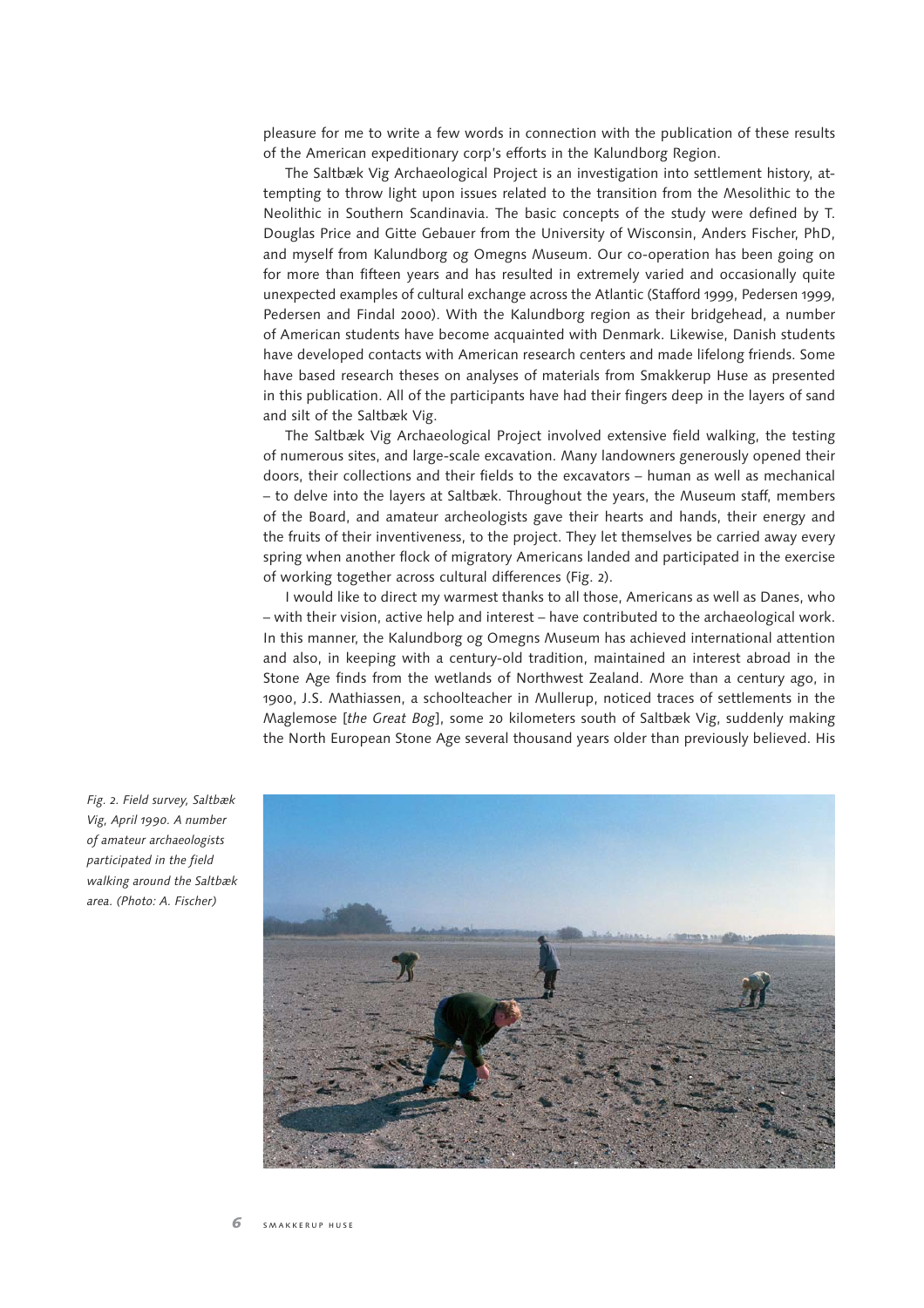

*Fig. 3. Historical map of the area at Smakkerup Huse – The Royal Danish Society of Sciences and Letters; 1771. Digital image processing has been used to mark the settlement at Smakkerup Huse with an asterix, the former fjord is shown in dark blue, the Bregninge stream with light blue, and meadows with light green. Note the location of the site at the junction of the head of the Saltbæk Vig and the wide, fresh-water valley of the Bregninge Å. (National Survey and Cadstre, Denmark)*

discovery attracted great international attention. Specimens from the excavations were sent far afield, including museums in New York City (Mathiassen 1935). At the beginning of the 1900s, the Kalundborg og Omegns Museum also began excavations in the Maglemose. Since then the Museum has on several occasions participated in large-scale studies of Stone Age remains, along the coasts as well as inland in northwest Zealand (Fischer 1999, Pedersen *et al.* 1996).

The layers at the Smakkerup Huse settlement have been dated to the later part of the Mesolithic Ertebølle Culture. The layers were deposited along what was once the shoreline of a funnel-shaped inlet, with the wide opening leading out into the ocean (fig. Foreword 3). The inlet, or vig, was created around 5400 B.C. cal when the sea rose and created an attractive spot for the Stone Age hunters, fishermen, and food-gatherers to settle in the subsequent millennia.

Through a series of interdisciplinary studies, archaeologists, geologists and botanists have by now acquired considerable insight into Stone Age man's life and activities around this inlet. In the present publication they describe a settlement on the coast, located in the border zone between the fresh water at the mouth of the Bregninge Brook and the ocean. From the edge of the site itself, a row of steppingstones formed a path from the dry land through reeds and grass to a landing place for small boats. From here, the West-Zealanders of that time would hunt marine mammals in the ocean, or fish with net and hook in the inlet and, in autumn, put up wicker fish traps – as their descendants still do today – in order to catch fat silver eel. On the wooded moraine ridges sloping down towards the inlet, they would hunt for stag, roe deer, and wild boar – large mammals that provided skin and fur for clothing, bone for tools, and meat for nourishment. Smaller animals were also taken for their fur and feathers. Some of Scandinavia's oldest finds of bones from domesticated oxen help to throw light on the shift away from a culture based upon fishing and hunting to one based on farming.

*Excavations at Smakkerup Huse* describes a population of fishermen and hunters who were also well acquainted with the surrounding vegetation and who practiced a sort of forestry in order to procure the right materials for their fishing structures. Studies of microscopic samples of vegetable matter reveal how the population – in all likelihood women and children – have gathered vegetables for essential vitamins, minerals, starch and fiber.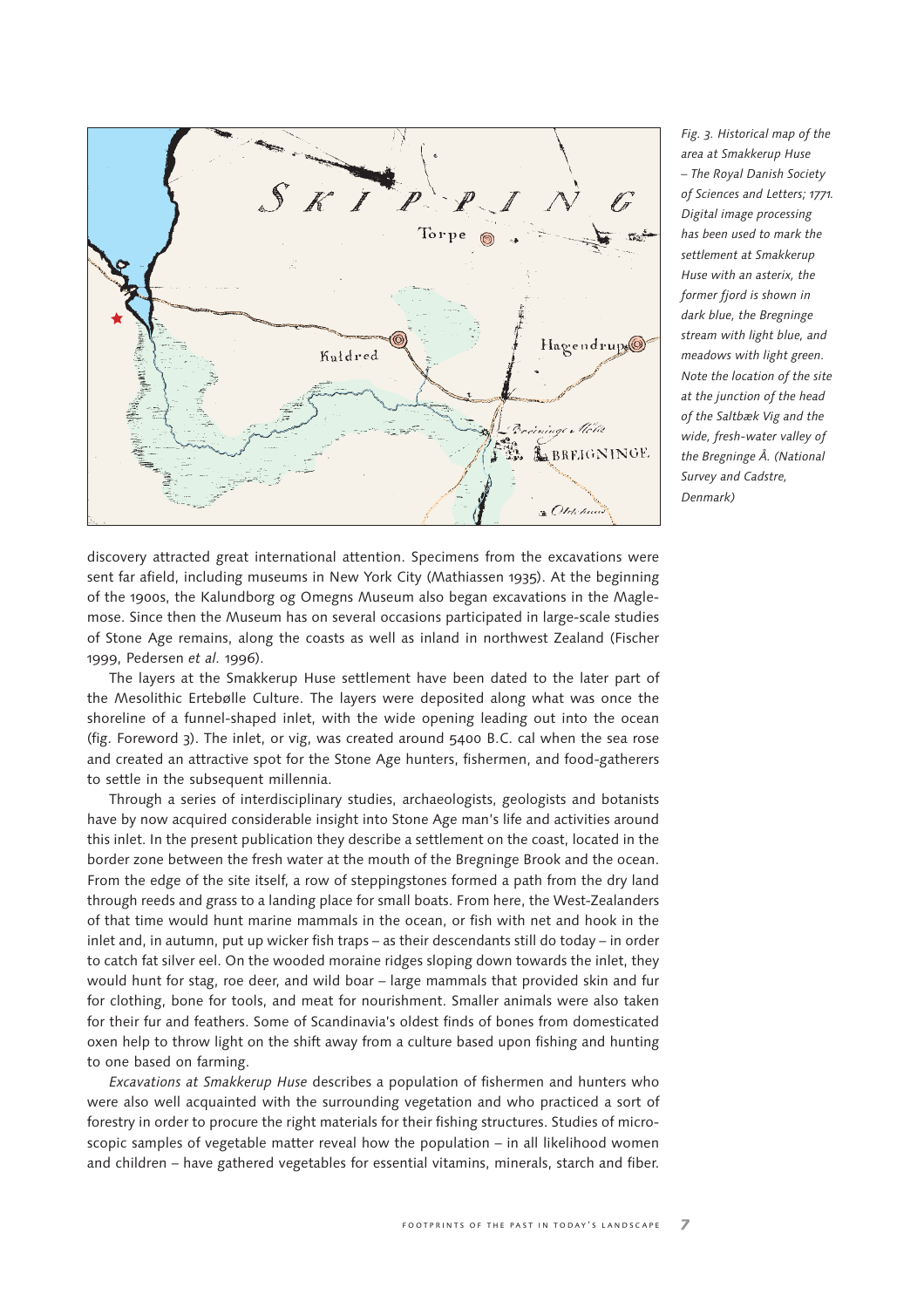Knowledge of plants and their growth, accumulated through generations, must surely have been of fundamental importance around 3900 B.C. when the population of the area embarked on the herding of animals and the cultivation of cereals and became farmers.

Plant remains from Stone Age sites are extremely perishable. Thus, it may often be difficult to determine with any accuracy what part of the Stone Age diet was constituted by vegetable foodstuffs like nuts, seeds, roots, berries, edible bulbs, etc. Traces of these will often be underrepresented when compared to the bones from animals and thus be interpreted as indicators of the greater importance of fishing and hunting. Vegetables may often only be included as items on the Stone Age menu after detailed analyses of systematically collected samples of the sediments from the sites, as it has been done at Smakkerup Huse. Unfortunately, detailed studies of this kind are not always routine practice in connection with Mesolithic excavations in Denmark. They are therefore welcomed as a research method which will hopefully find much wider use in the future in order that we may have more detailed information on the starch, carbohydrates and vitamins that prehistoric humans obtained from vegetable foods. Within this field, it will be worth one's while to look for inspiration in the studies of, say, the ways in which Australian aborigines until quite recently practiced gathering and manipulated their habitat in ways that ensured the availability and abundance of favored food resources (Flood 2001).

The book also shows us personal possessions such as hairpins and ornaments of the Stone Age population. One quite unique item is a decorated stone, which most of all – at least in the view of the present writer – resembles a tortoise. The stone is very strange indeed and, so far, quite extraordinary in a North European context. It may be a child's toy or, perhaps, a mute witness from a people who in all likelihood translated wisdom gained through experience into myth and legends. Surrounded by Nature as they were, the population of that period lived in close contact with their surroundings – and also in a state of dependency on them – so tradition and myth may very well have played a part in the protection of natural resources and insuring harmony between place and people.

The Ertebølle population's possessions and refuse were swiftly encased in the waterlogged layers of silt around the small landing place. We are indebted to these conditions for the preservation to the present day of a number of highly perishable objects of bone, antler, bark, wood, etc. However, and alas, the excavations at Smakkerup Huse have also taught us that one aspect of the natural condition has come under exceptionally heavy pressure within the last few decades. The objects of bone and antler found at Smakkerup Huse by the amateur archaeologists in the 1960s were in a considerably better state of preservation than similar objects found in the excavations in the 1990s. So it seems that an old symbiotic pact between the natural conditions for the preservation of relics of the past and future possibilities for research is being jeopardized.

Saltbæk Vig was chosen for a study in settlement history because – for one thing – it had been diked and partly drained in 1866-67 in order to create more farmland. Together with the silhouettes of windmills and pump stations on the horizon at Vrøj, the dykes at Saltbæk still stand as mementos of reclamation project that failed. Instead, it created the basis for fishponds, abundant bird life, and extensive meadows for grazing cattle – all essential elements in the area's use today as hunting ground, bird sanctuary, and nature reserve.

Today, Saltbæk Vig covers about 29 square kilometers, which makes it Denmark's third largest lake. In a European context, Saltbæk Vig is an important bird protection area – EU Bird Protection Area No 99. It is a registered sanctuary, mainly used by the present owners for fishing and hunting – that is, in close correspondence with the way the Stone Age population used the area. In contrast to this, the surrounding moraine landscape, on the other hand, is an area under intense cultivation, clearly characterized by 6000 years of farming.